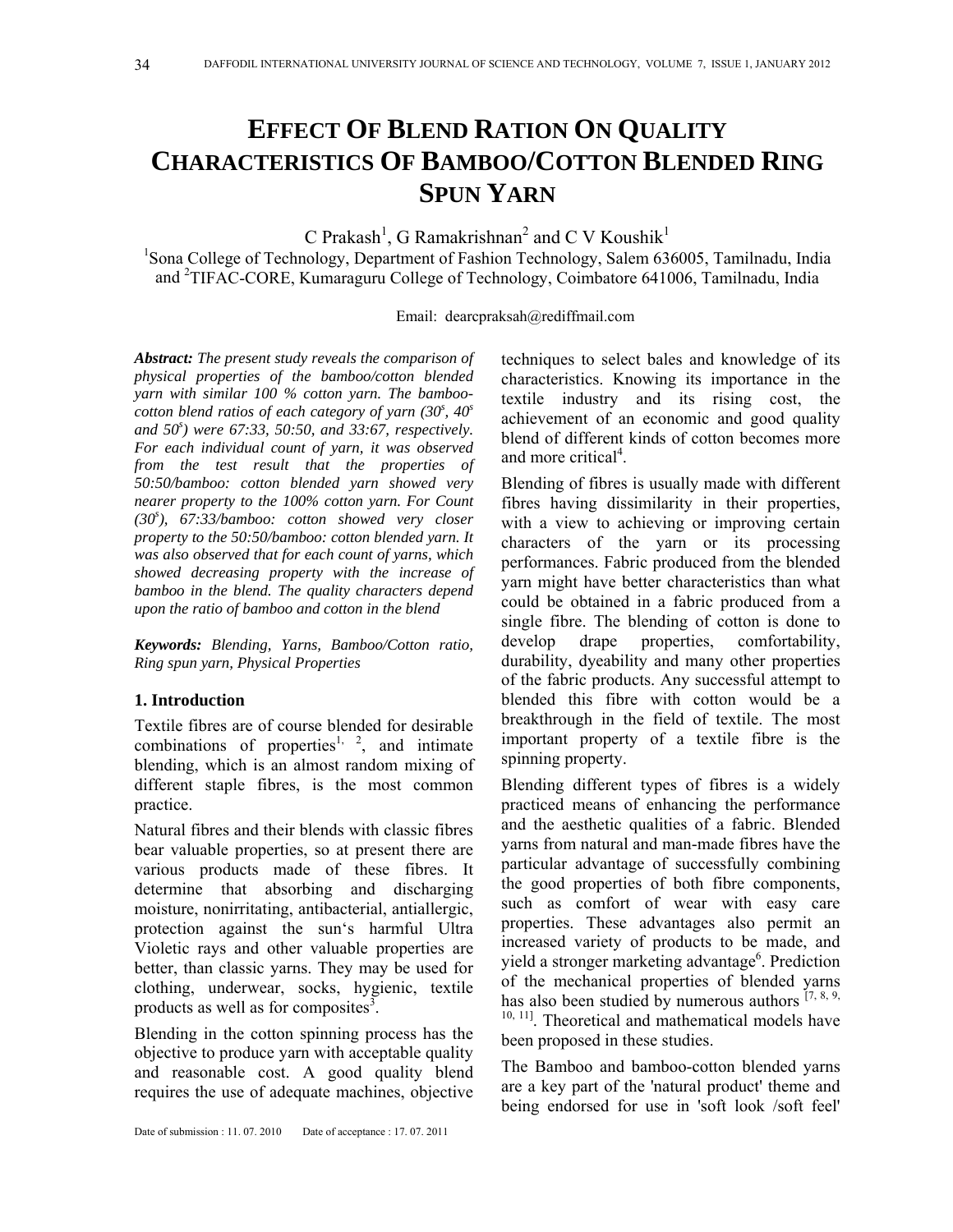textiles, like Towels, knits and socks and also in home-textiles being sourced by leading global MNC Brands. Yarns of bamboo fiber provide the desirable properties of high absorbency, anti microbial and soft feel in textiles and made ups. The present study was conducted in order to find out the impact of bamboo/cotton ratio on the quality characteristics of yarn and also to find out the optimal blending stage that produced excellent quality yarn.

#### **2. Material and Methods**

The present study on the comparison of different blending techniques of bamboo and cotton at different stages during fibre to yarn spinning was carried out at the TIFAC-CORE, Kuamarguru College of Technology (KCT), Salem, Tamilnadu, India.

Cotton samples of Sankar-6 were taken from the mills, with average values of fibre properties as fibre length 27.27 mm, fibre length uniformity ratio 49.58%, fibre fineness 4.52 ug/in, fibre maturity 82.53% and trash contents 0.19%, while bamboo fibre having the quality characteristics as fibre length 36 mm, moisture regain 11.42%, elongation 21.2% was used in the study.

|  | Table 1: Blend Ratio of Bamboo: Cotton |  |
|--|----------------------------------------|--|
|  |                                        |  |

|       | 1 AVIV 1. DIVIIA IMAIO VI DAIIIVVV. CONVII |  |  |  |
|-------|--------------------------------------------|--|--|--|
| S.No. | Blend ratio (bamboo: cotton)               |  |  |  |
|       | $100:0$ (pure bamboo)                      |  |  |  |
|       | 67:33                                      |  |  |  |
|       | 50:50                                      |  |  |  |
|       | 33:67                                      |  |  |  |
|       | $0:100$ (pure cotton)                      |  |  |  |

The required percentage of blending was performed in the miniature blow room section. Then the lap of different blend ratios of bamboo and cotton (Table 1) were produced by the miniature blow room line. Then the produced laps were passed to the miniature carding machine to get the required sliver. After that the slivers were passed to the miniature drawing frame to get the more uniform and regular sliver. The sliver of 100% cotton and bamboo yarn was also produced in TIFAC-CORE of KCT. Then the required counts  $(30^{\rm s}, 40^{\rm s}$  and  $50^{\rm s})$  of blended yarn of different blend ratios were produced in the Try Tex ring frame. Then the various properties of the blended yarn were tested in the testing department of Thiyagarajar polytechnic

and Sona College of Technology, Salem, India. The entire tests like TPI tested by the twist tester, Strength is tested by the brand Tensile Strength Tester, yarn irregularities are tested by Uster Testing Machine and the hairiness of the yarn is determined by the Hairiness Tester. All the tests were performed in the standard condition of temperature and humidity.

## **3. Results and Discussions**

In the table 2 and 3 all the properties of the blended yarn were nearer to each other. But the properties of 50:50/bamboo: cotton blended yarn were very nearer to 100% cotton yarn. On the other hand TPI and strength were also comparable to 100% cotton yarn although there was a variation among the tenacity. In the Table 4 and 5, it was seen that the variation of yarn properties were similar to the yarn properties of Table 2 and 3. Here the strength and TPI of 50:50 blend was comparable to 100% cotton yarn. In the table 6 and 7, it was observed that the variation of different properties among the blended yarns was comparable to the 100% cotton yarn. But the strength and tenacity of 67:33/bamboo:cotton blended yarn were very lower than that of the strength and tenacity of 50:50/bamboo:cotton blended yarn. The properties of 33:67/bamboo: cotton blended yarn were also nearer to the properties of 50:50/bamboo:cotton blended yarn. From the properties of each type of blended yarn it was observed that for 50:50 blend i.e., in case of balance blend all the properties were improved than that of other percentages of the blends. Hence all the properties were increasing with the increase of cotton in then blend and decreasing with increase of bamboo in the blend. It was also seen that the a Tenacity RKM values of individual of blended (50:50) yarn were very nearer to the Tenacity RKM values of 100% cotton count yarn. The main motive of blending was the cost minimization and to increase the utility of bamboo with cotton. The higher the percentage of bamboo with blend lesser will be the cost of the product. On the other hand, it should be kept in mind that the quality of the blended product has to be within the acceptable limit. Similar type of cotton yarn shows identical properties and for non blended products, there are also similarities to the properties of each individual. From the comparative results of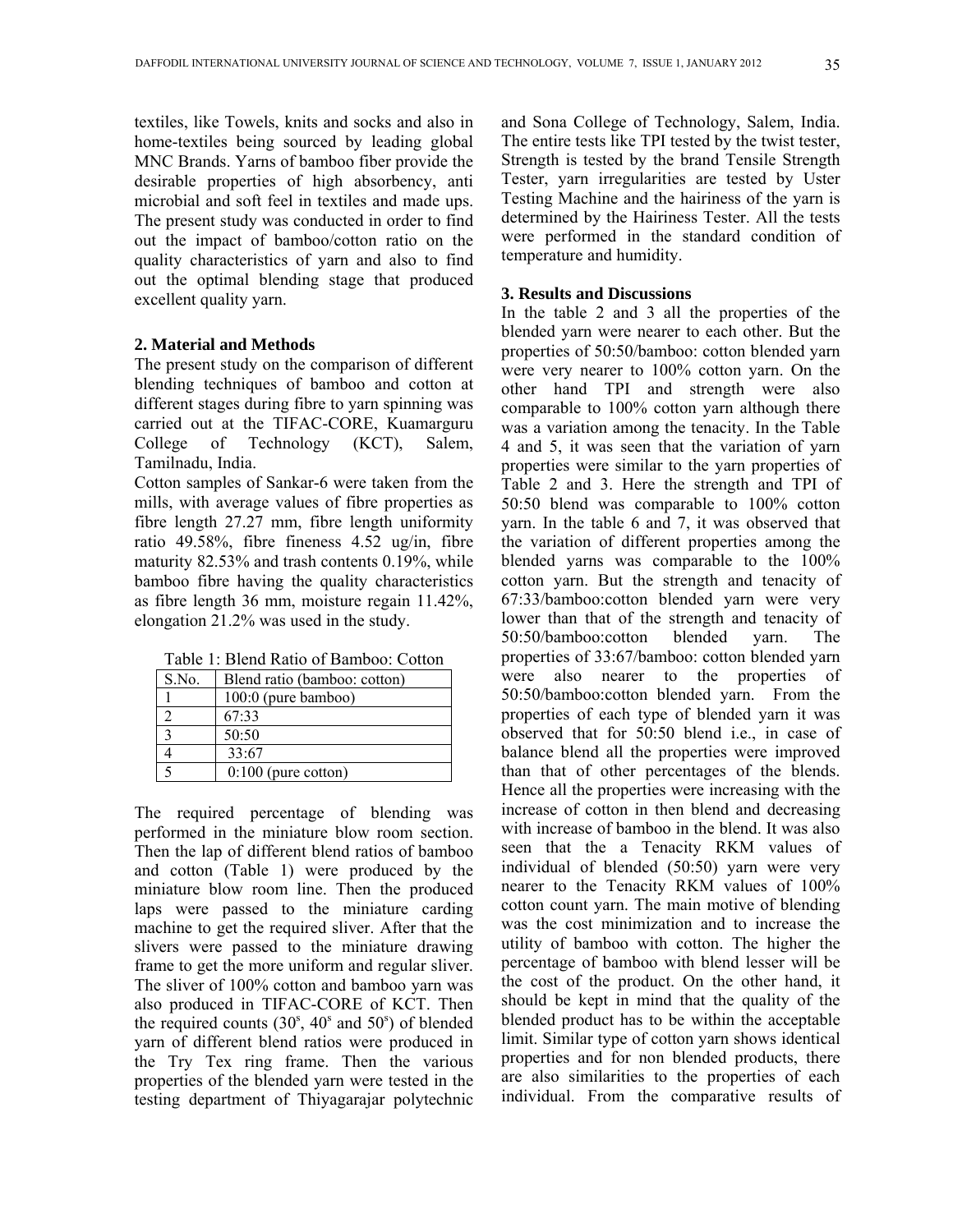50:50 blend it was seen that among the three types of yarn viz., 30°, 40° and 50° only 50° yarn showed acceptable properties which were nearer to the properties of 100% cotton yarn. So, the percentage of bamboo in the blended yarn had a strong effect on the properties of the various count of yarn.

Table 2: Relation between blend ratio and irregularities of 30<sup>s</sup> varn

| Thick<br>Thin<br>S1.<br><b>CV</b><br>Blend<br>$\%$<br>ratio/Bambo<br>No.<br>o: Cotton | Hairiness |
|---------------------------------------------------------------------------------------|-----------|
|                                                                                       |           |
|                                                                                       |           |
|                                                                                       |           |
|                                                                                       |           |
|                                                                                       |           |
| 290<br>118<br>19<br>206<br>1<br>100:0                                                 |           |
|                                                                                       |           |
| 96<br>$\overline{2}$<br>282<br>18<br>192<br>67:33                                     |           |
|                                                                                       |           |
| 3<br>50:50<br>217<br>65<br>161<br>17                                                  |           |
| 58<br>182<br>257<br>4<br>33:67<br>16                                                  |           |
| 5<br>200<br>171<br>46<br>12<br>0:100                                                  |           |

Table 3: Relation between blend ratio and properties of 30<sup>s</sup> varn

| S.No.          | Blend<br>ratio/Bam<br>boo:<br>Cotton | TPI   | Strengt<br>h | Tenacit<br>y RKM |  |
|----------------|--------------------------------------|-------|--------------|------------------|--|
| 1              | 100:0                                | 19.27 | 206.4        | 5.67             |  |
| $\overline{2}$ | 67:33                                | 21.18 | 131.2        | 6.07             |  |
| 3              | 50:50                                | 22.11 | 187.0        | 8.77             |  |
| 4              | 33:67                                | 22.71 | 132.7        | 6.24             |  |
| 5              | 0:100                                | 23.14 | 201.1        | 9.47             |  |

Table 4: Relation between blend ratio and irregularities of  $40^{\circ}$  varn

| $\mathbf{u}$ is $\mathbf{v}$ and $\mathbf{u}$ is $\mathbf{v}$<br> |                                      |       |      |                            |               |  |
|-------------------------------------------------------------------|--------------------------------------|-------|------|----------------------------|---------------|--|
| S.No.                                                             | Blend<br>ratio/B<br>amboo:<br>Cotton | Thick | Thin | <b>CV</b><br>$\frac{0}{0}$ | Hairin<br>ess |  |
|                                                                   | 100:0                                | 341   | 147  | 21                         | 242           |  |
| 2                                                                 | 67:33                                | 333   | 125  | 20                         | 211           |  |
| 3                                                                 | 50:50                                | 288   | 92   | 18                         | 177           |  |
| 4                                                                 | 33:67                                | 294   | 84   | 17                         | 163           |  |
| 5                                                                 | 0:100                                | 245   | 87   | 14                         | 182           |  |

Table 5: Relation between blend ratio and properties of 40<sup>s</sup> varn

| S.No.          | <b>Blend</b><br>ratio/B<br>amboo:<br>Cotton | <b>TPI</b> | <b>Stren</b><br>gth | Tenacit<br>y RKM |  |
|----------------|---------------------------------------------|------------|---------------------|------------------|--|
| 1              | 100:0                                       | 21.77      | 246.3               | 6.68             |  |
| $\overline{2}$ | 67:33                                       | 23.28      | 176.3               | 7.14             |  |
| 3              | 50:50                                       | 28.04      | 182.2               | 9.54             |  |
| 4              | 33:67                                       | 24.01      | 178.4               | 6.11             |  |
| 5              | 0:100                                       | 24.53      | 214.2               | 10.17            |  |

| Table 6: Relation between blend ratio and |  |
|-------------------------------------------|--|
| irregularities of 50 <sup>s</sup> varn    |  |

| S.No.          | Blend<br>ratio/<br>Bamboo:<br>Cotton | Thick | Thin | $CV\%$ | Hairiness |
|----------------|--------------------------------------|-------|------|--------|-----------|
| 1              | 100:0                                | 362   | 169  | 22     | 241       |
| $\overline{2}$ | 67:33                                | 352   | 142  | 20     | 211       |
| 3              | 50:50                                | 303   | 111  | 17     | 178       |
| $\overline{4}$ | 33:67                                | 312   | 93   | 16     | 163       |
| 5              | 0:100                                | 286   | 90   | 13     | 184       |

Table 7: Relation between blend ratio and properties of 50<sup>s</sup> yarn

| S.No.          | <b>Blend</b><br>ratio/<br>Bamboo:<br>Cotton | <b>TPI</b> | Streng<br>th | Tenacit<br>y RKM |
|----------------|---------------------------------------------|------------|--------------|------------------|
| 1              | 100:0                                       | 22.77      | 255.4        | 7.01             |
| $\overline{2}$ | 67:33                                       | 24.23      | 182.3        | 7.44             |
| 3              | 50:50                                       | 28.38      | 187.1        | 9.99             |
| 4              | 33:67                                       | 23.72      | 184.6        | 7.36             |
| 5              | 0:100                                       | 25.05      | 226.1        | 10.27            |